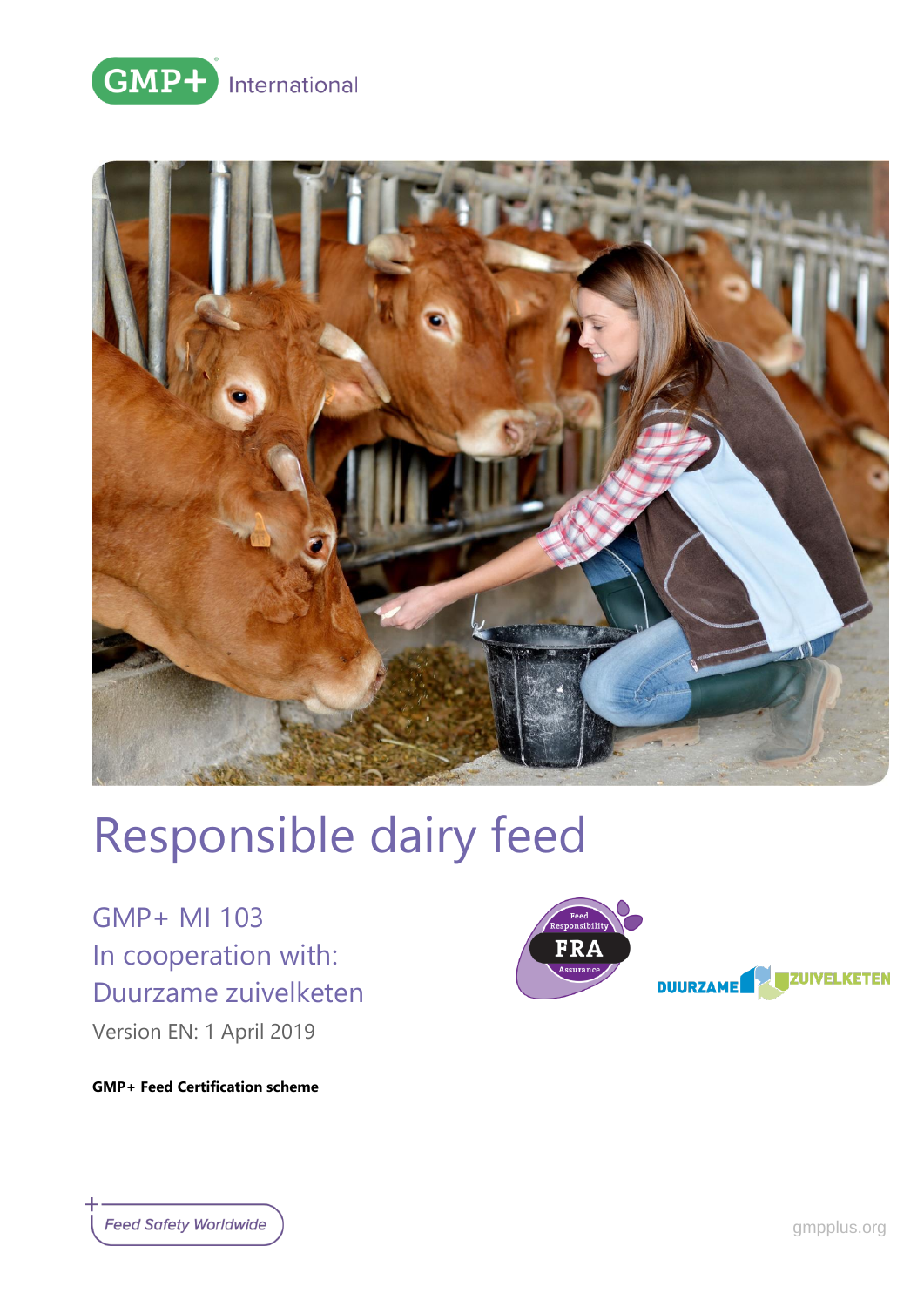#### **History of the document**

| Revision no. /<br>Date of ap-<br>proval | Amendment                                                                                                            | <b>Concerns</b> | <b>IFinal</b><br>implemen-<br>tation date |
|-----------------------------------------|----------------------------------------------------------------------------------------------------------------------|-----------------|-------------------------------------------|
| $0.0 / 11 - 2014$                       | New document                                                                                                         |                 | 01-01-2015                                |
| $0.1 / 01 - 2016$                       | Update in purchasing requirements                                                                                    | Par 2.2         | After<br>publication                      |
| 1.0 / 11-2016                           | Guidance is updated                                                                                                  | Par. 1.3.2      | 01-02-2017                                |
|                                         | The possibility to purchase RTRS credits<br>(outside the RTRS trading platform) from<br>a supplier has been removed. | Par. 2.2.2      |                                           |
| $1.1 / 01 - 2019$                       | Requirement purchase of Credits is ac-<br>centuated.                                                                 | Par. 2.2.2      | 01.04.2019                                |

#### **Editorial note:**

All changes in this version of the document are made visible. This is how you can recognize:

- New text

- Old text

The changes must be implemented by the participant latest at the final implementation date.

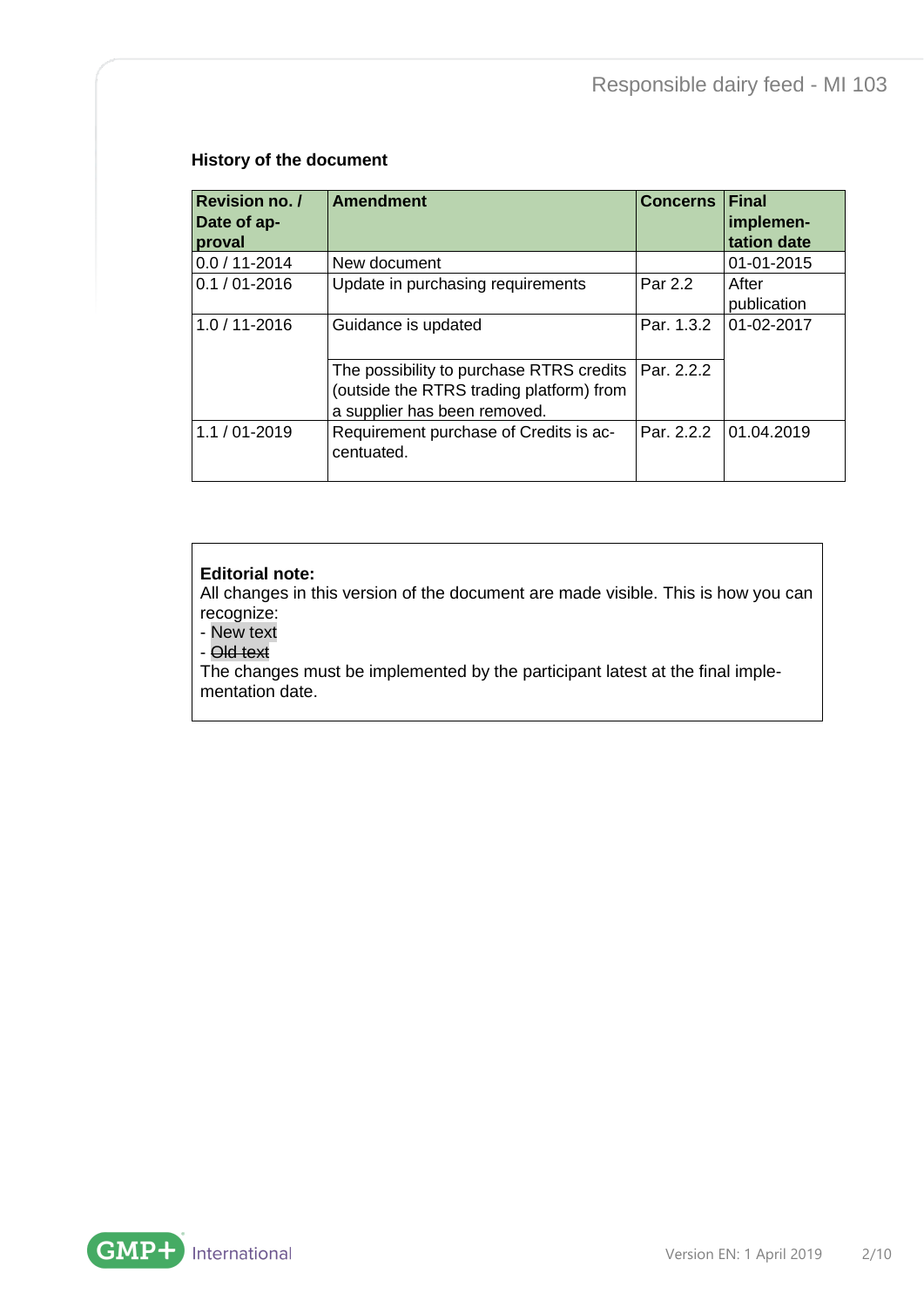## **INDEX**

| 1                                                                    |  |
|----------------------------------------------------------------------|--|
| 1.1                                                                  |  |
| GMP+ FRA FRAMEWORK & PLUGIN MARKET INITIATIVES 4<br>1.2 <sub>2</sub> |  |
| 1.3                                                                  |  |
| 14                                                                   |  |
| 1.5                                                                  |  |
| 2                                                                    |  |
| GMP+ B100 FEED RESPONSIBILITY MANAGEMENT SYSTEM 8<br>2.1             |  |
| 22                                                                   |  |
|                                                                      |  |

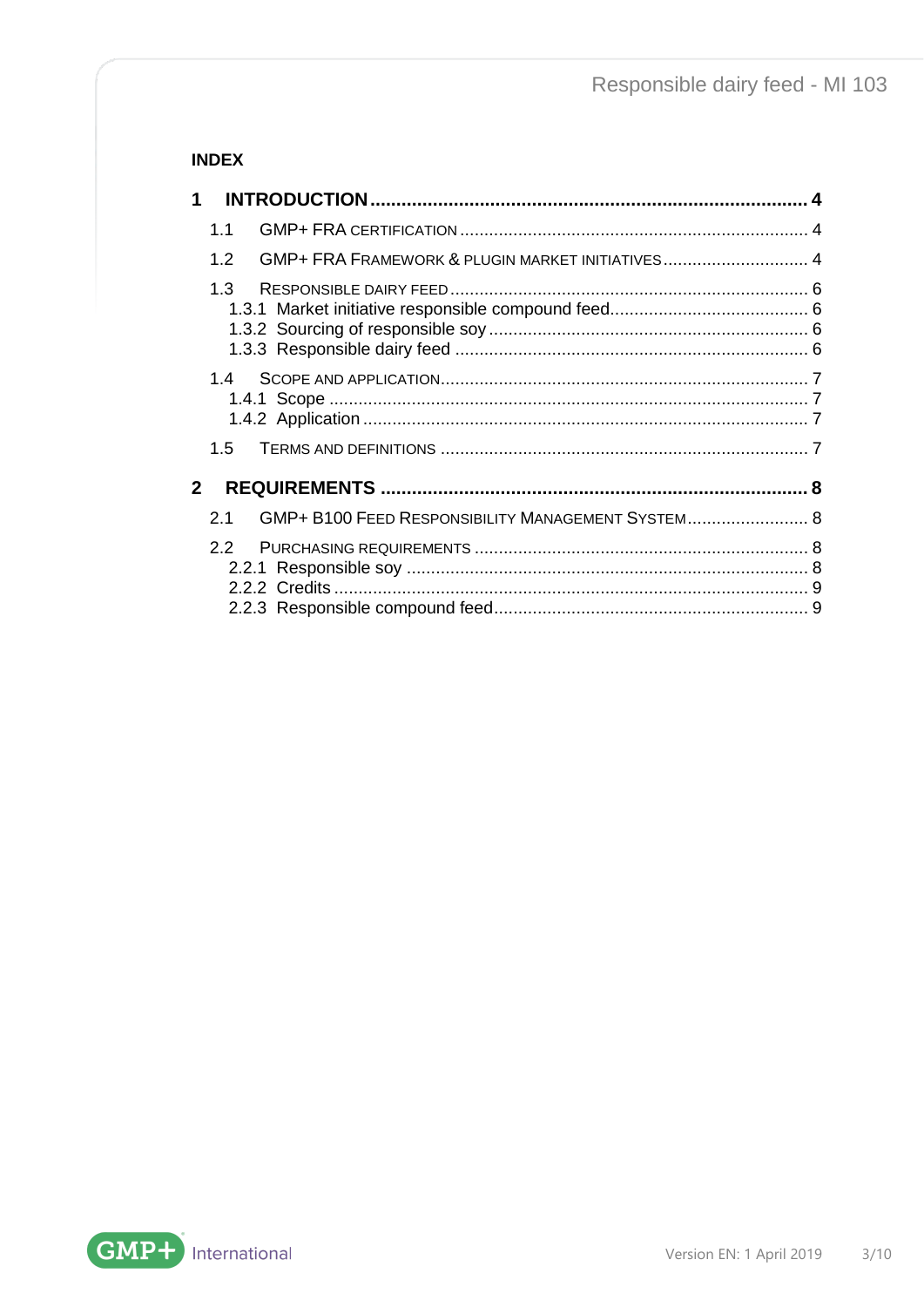# <span id="page-3-0"></span>**1 Introduction**

## <span id="page-3-1"></span>**1.1 GMP+ FRA certification**

The GMP+ Feed Certification scheme was initiated and developed in 1992 by the Dutch feed industry in response to various more or less serious incidents involving contamination in feed materials. Although it started as a national scheme, it has developed to become an international scheme that is managed by GMP+ International in collaboration with various international stakeholders.

Even though the GMP+ Feed Certification scheme originated from a feed safety perspective, in 2013 the first feed responsibility standard has been published. For this purpose, two modules are created: GMP+ Feed Safety Assurance (focused on feed safety) and GMP+ Feed Responsibility Assurance (focused on responsible feed).



With the development of the GMP+ Feed Responsibility Assurance module, GMP+ International is responding to requests by GMP+ participants. The animal feed sector is confronted with requests on working responsibly. This includes, for example, the use of soy (including soy derivatives and soy products) and fishmeal which are produced and traded with respect for humans, animals and the environment. In order to demonstrate responsible production and trade, a company can get certified for the GMP+ Feed Responsibility Assurance. The main goal of the GMP+ Feed Responsibility Assurance module is to facilitate GMP+ participants in meeting these market requirements for responsibly produced feed.

#### <span id="page-3-2"></span>**1.2 GMP+ FRA Framework & plugin market initiatives**

Within the GMP+ Feed Responsibility Assurance module, various market initiatives can be facilitated. GMP+ International created the 'GMP+ FRA Framework' in which these market initiatives can be plugged in.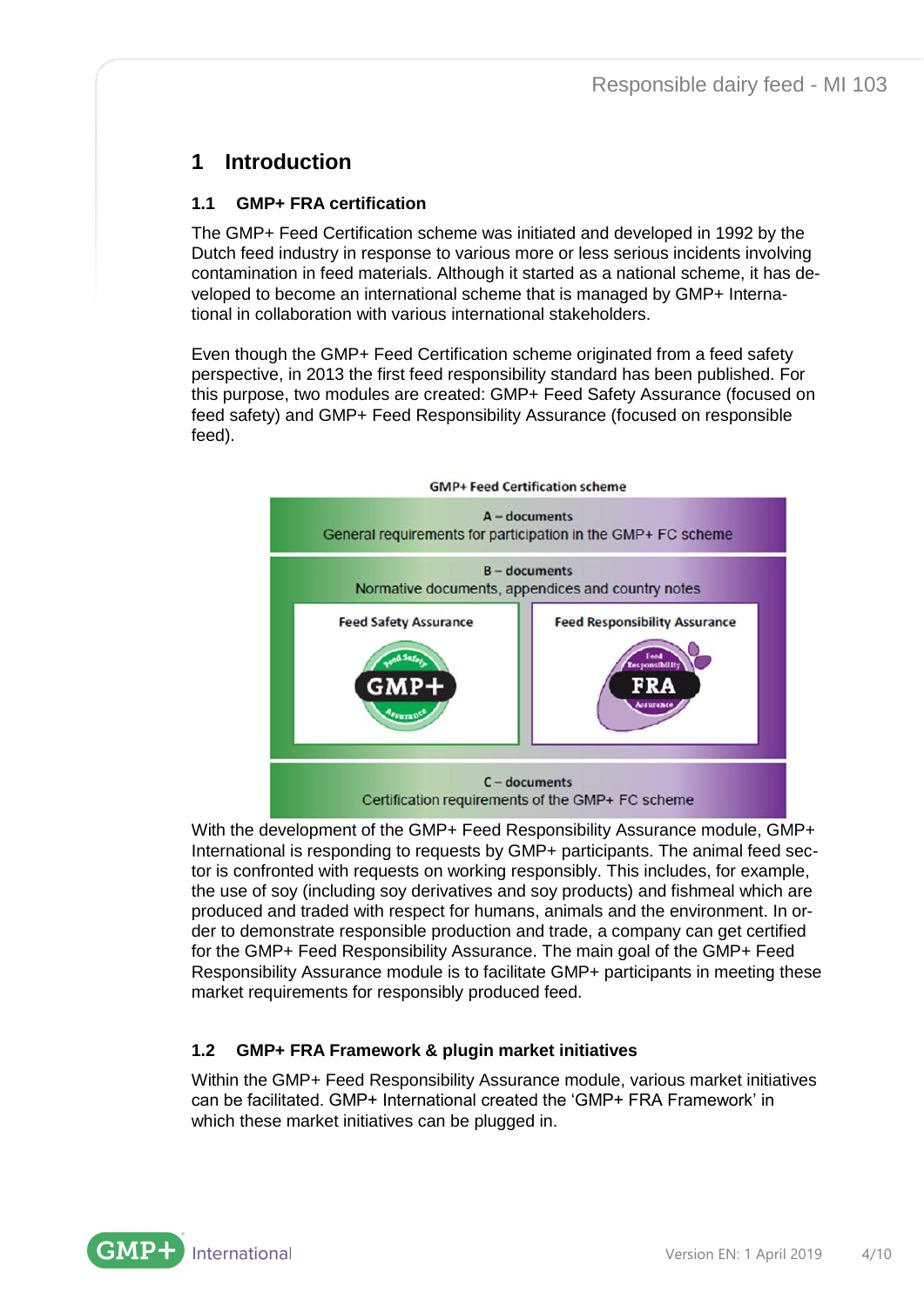This basic framework consists of the following elements:

- 1. *Feed Responsibility Management System*:
	- Management system
	- Prerequisite program
	- Risk assessment and control
	- Purchasing / sourcing
	- A material accounting system for the control of one or more supply chain model.
- 2. *Certification System*:
	- Third party certification (by approved certification bodies)
	- Qualified auditors
	- Clear rules for audit and certification
	- Supervision (compliance audits) and integrity program.



The several market initiatives of chain partners regarding responsible feed production can be integrated in ('plugged in') this GMP+ FRA framework and together it will form a full standard with several scopes.

Below a visual of how the GMP+ FRA framework in combination with market initiatives is organised in documents in the GMP+ FRA module:



The GMP+ B100 *Feed Responsibility Management System* contains the requirements for the Feed Responsibility Management System and is used to control the requirements of a market initiative in one (or more) of the GMP+ MI documents. The GMP+ MI documents therefor contain a reference to the GMP+ B100 *Feed Responsibility Management System* and contain the scope(s).

**GMP** International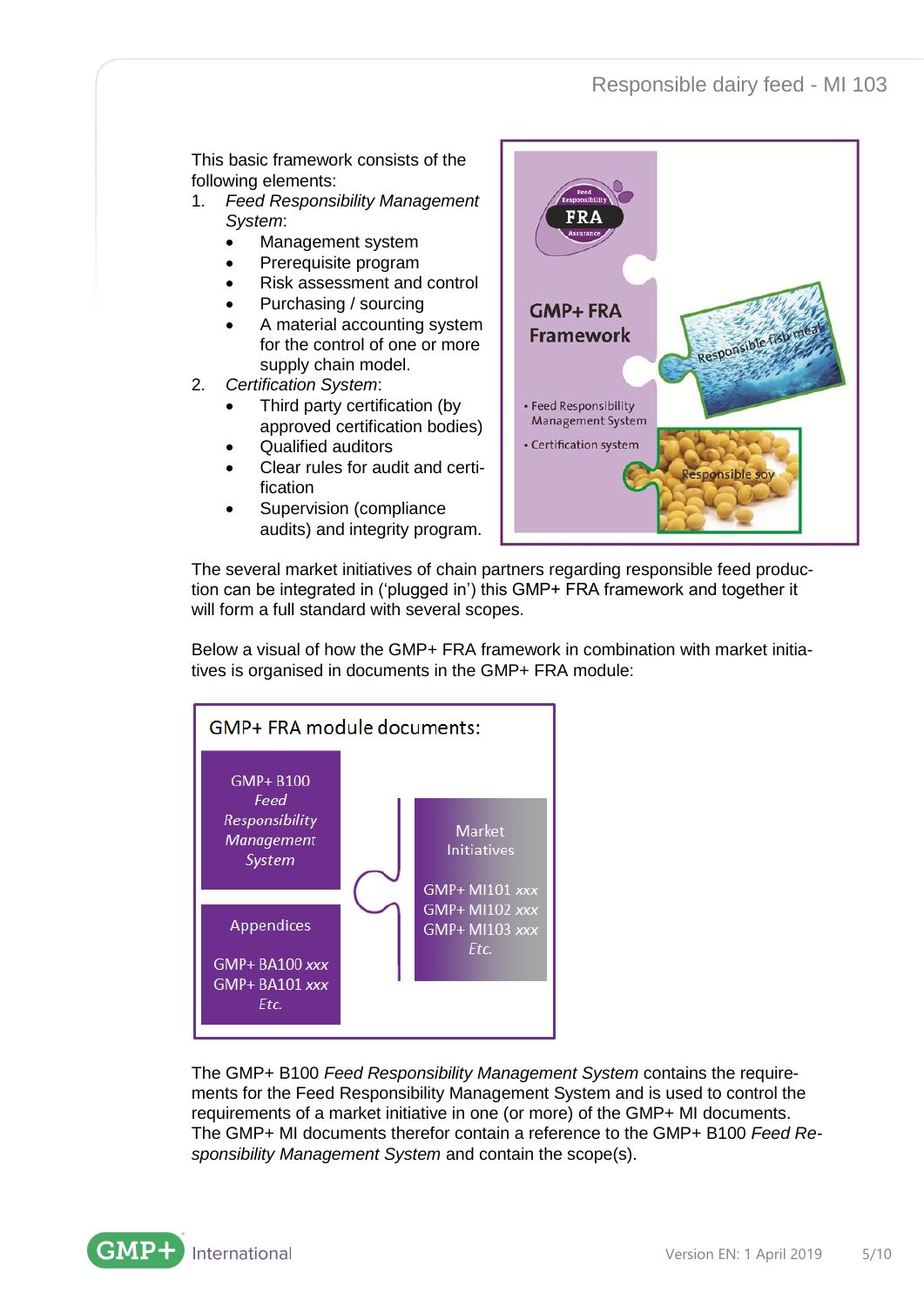All these documents are available via the website of GMP+ International [\(www.gmpplus.org\)](http://www.gmpplus.org/).

This document is referred to as GMP+ MI103 *Responsible dairy feed* and is part of the GMP+ FRA module.

#### <span id="page-5-0"></span>**1.3 Responsible dairy feed**

#### <span id="page-5-1"></span>1.3.1 Market initiative responsible compound feed

As a result of the efforts of the Foundation for Chain Transition Responsible Soy, founded in the Netherlands in 2012, all soy used in the Dutch agro-food chain must originate from a responsible source (RTRS or equivalent) as of 2015. This shall be securely anchored in purchase or quality agreements in the whole chain ranging from feed to retail.

Being an important chain between production, trade and consumption of soy through feed the feed industry has asked GMP+ International to develop an objective and traceable assurance of the purchase and processing of responsible soy. This document is a result of this request.

Currently the sourcing of responsible soy (including soy derivatives and soy products) is addressed in this standard. In the future this scope can be extended with sourcing of other commodities (for example palm oil and fish meal), but it is also possible to include other 'responsibility aspects' such as carbon footprint, energy use, etc. Therefor the document will grow in the upcoming years to facilitate growth into more and more responsible compound feed.

#### <span id="page-5-2"></span>1.3.2 Sourcing of responsible soy

The participant must source it's responsible soy from suppliers that are accepted based on the purchasing requirements stated in chapter 2. In this standard 'responsible soy' is defined as RTRS or equivalent. Participants of this standard can only consider soy originating from RTRS or equivalent certified farmers as 'responsible soy' and be handled as such.

#### *Guidance:*

*RTRS or equivalent is currently not defined by the market initiative behind this document. A benchmark study on this will be worked out and used to decide which other certified responsible soy can be used as equivalent to RTRS. As soon as the market initiative selected a certified responsible soy as equivalent to RTRS , this will be included as a purchasing option in the standard. Follow the GMP+ newsletters to stay informed about changes in this standard.*

#### <span id="page-5-3"></span>1.3.3 Responsible dairy feed

The Sustainable Dairy Chain (Duurzame Zuivelketen in Dutch) is an unique initiative in which the dairy industry and dairy farmers strive to make the Dutch dairy sector the world leader in sustainability.

The Dutch Dairy Organisation (NZO) and the Dutch Confederation of Agriculture and Horticulture (LTO Nederland) have joined forces in the Sustainable Dairy Chain.

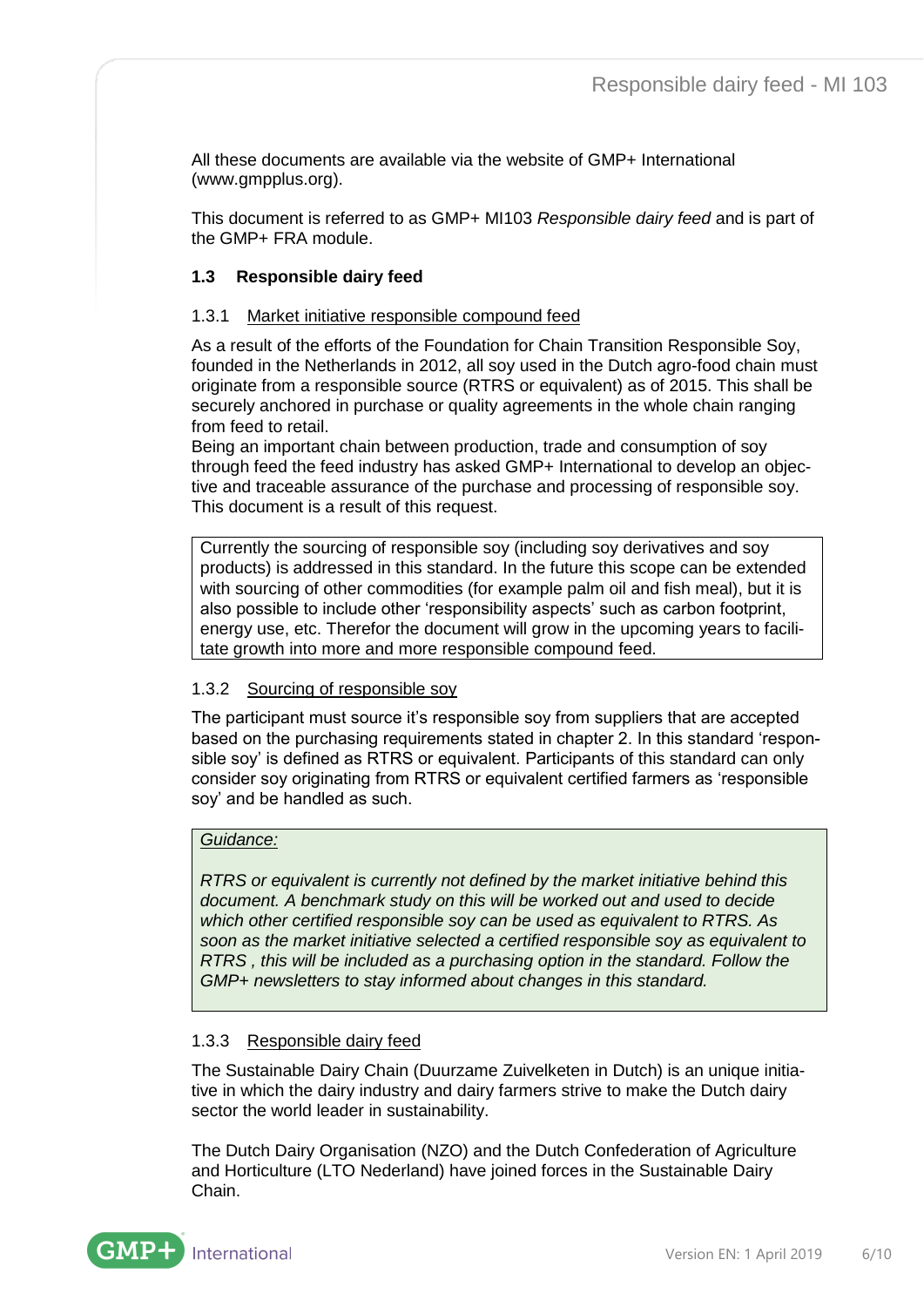This initiative has objectives in four key areas:

- a. Climate and energy
- b. Animal health and animal welfare
- c. Grazing
- d. Biodiversity and the environment

One of the first initiatives regarding responsible dairy feed, is the dedication to 100% use of RTRS certified sustainable soy. GMP+ participants with the scope "Responsible dairy feed" can show that the feed they supply complies with the requirements of this market initiative.

#### <span id="page-6-0"></span>**1.4 Scope and application**

#### <span id="page-6-1"></span>1.4.1 Scope

Within this standard the following scope is defined:

"Responsible dairy feed"

The scopes can be used for:

- the production and trade of responsible soy (chain of custody).
- the production and trade of responsible compound feed.

#### <span id="page-6-2"></span>1.4.2 Application

This document must be used in combination with the GMP+ B100 *Feed Responsibility Management System* document. The two documents together contain all the necessary requirements to comply with the scopes mentioned in 1.4.1. More information about this combination can be read in paragraph 1.2 and 2.1.

This document can be used:

- a. in addition to GMP+ Feed Safety standards
- b. in combination with an equivalent feed safety standard (see GMP+ BA10 for equivalent schemes)
- c. 'stand-alone'

#### <span id="page-6-3"></span>**1.5 Terms and definitions**

In addition to the terms and definitions mentioned in GMP+ A2 *Definitions and Abbreviations* and in GMP+ B100 *Feed Responsibility Management System* the following terms are used in this document:

| Term | <b>Description</b>                                                                                                                                                                                                                                                                                                                                                                                                                   |
|------|--------------------------------------------------------------------------------------------------------------------------------------------------------------------------------------------------------------------------------------------------------------------------------------------------------------------------------------------------------------------------------------------------------------------------------------|
| Soy  | Within this document the word "soy" is used to describe both the<br>soy (beans), but also soy derivatives and soy products. This is<br>done to make the standard easier to read. If a specific type of soy,<br>soy derivative or soy product is mentioned in the text, then that<br>specific type of soy, soy derivative or soy product is meant. Other-<br>wise the word "soy" can read as soy, soy derivative or soy prod-<br>uct. |
|      | Examples of soy products can be found in the product list (part of<br>Feed Support Products) on the website of GMP+ International.                                                                                                                                                                                                                                                                                                   |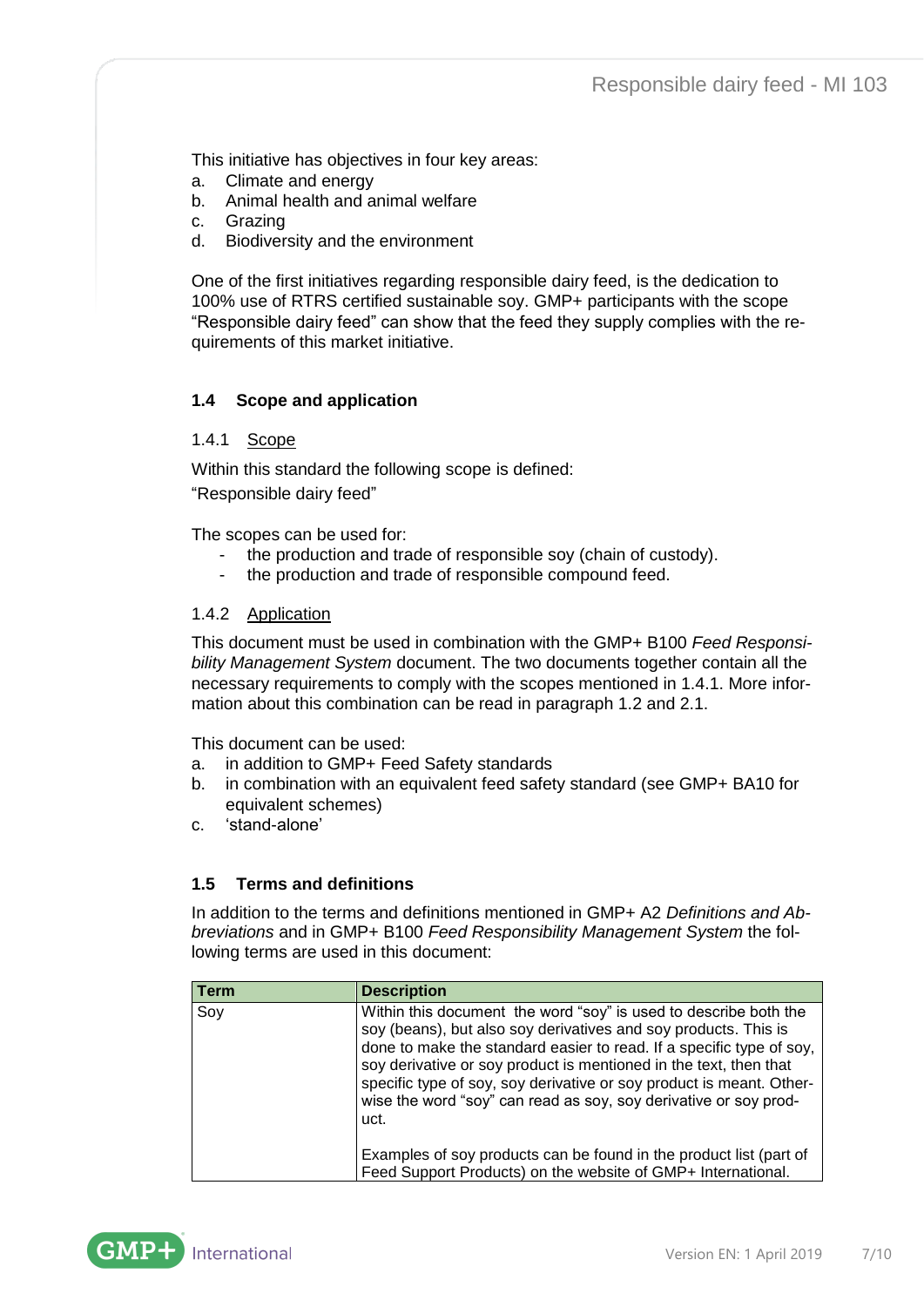# <span id="page-7-0"></span>**2 Requirements**

This chapter contains the requirements for the scope as mentioned in paragraph 1.4.1.

## <span id="page-7-1"></span>**2.1 GMP+ B100 Feed Responsibility Management System**

Besides the requirements in this document, the participant must also comply with some requirements in the GMP+ B100 *Feed Responsibility Management System*. This documents contains the requirements for the Feed Responsibility Management System which is the basis for implementation of the requirements in this GMP+ MI document.

The participant must comply with the following requirements from GMP+ B100 *Feed Responsibility Management System*:

| Chapter /<br>Pa-<br>ragraph | <b>Topic</b>                                                    |
|-----------------------------|-----------------------------------------------------------------|
| 2                           | Normative references (including the paragraphs in this chapter) |
| 3                           | Terms and definitions                                           |
| 4                           | System requirements (including the paragraphs in this chapter)  |
| 5.1                         | Material accounting system                                      |
| 5.2                         | Segregation                                                     |
| 5.3                         | Mass Balance                                                    |
| 5.5                         | Book & Claim                                                    |

Next to these GMP+ FRA *Feed Responsibility Management System* requirements, the participant must also comply with the requirements of this GMP+ MI document.

#### <span id="page-7-2"></span>**2.2 Purchasing requirements**

For all feed that is labelled as compliant with this scope (see 4.5.1 from the GMP+ B100 standard), the soy must comply with the purchasing requirements in this paragraph.

#### <span id="page-7-3"></span>2.2.1 Responsible soy

The participant shall purchase its responsible soy from a supplier that is certified according the below specification:

| for supply chain<br>model: | Supplier that is certified for:                                                                                                                                                  |
|----------------------------|----------------------------------------------------------------------------------------------------------------------------------------------------------------------------------|
| Segregation                | <b>RTRS Standard for Responsible Soy Production</b><br>RTRS Chain of Custody Standard<br>GMP+ MI101 with the scope RTRS Segregation<br>GMP+ MI103 Responsible dairy feed         |
| Mass Balance               | <b>RTRS Standard for Responsible Soy Production</b><br><b>RTRS Chain of Custody Standard</b><br>GMP+ MI101 with the scope RTRS Mass Balance<br>GMP+ MI103 Responsible dairy feed |

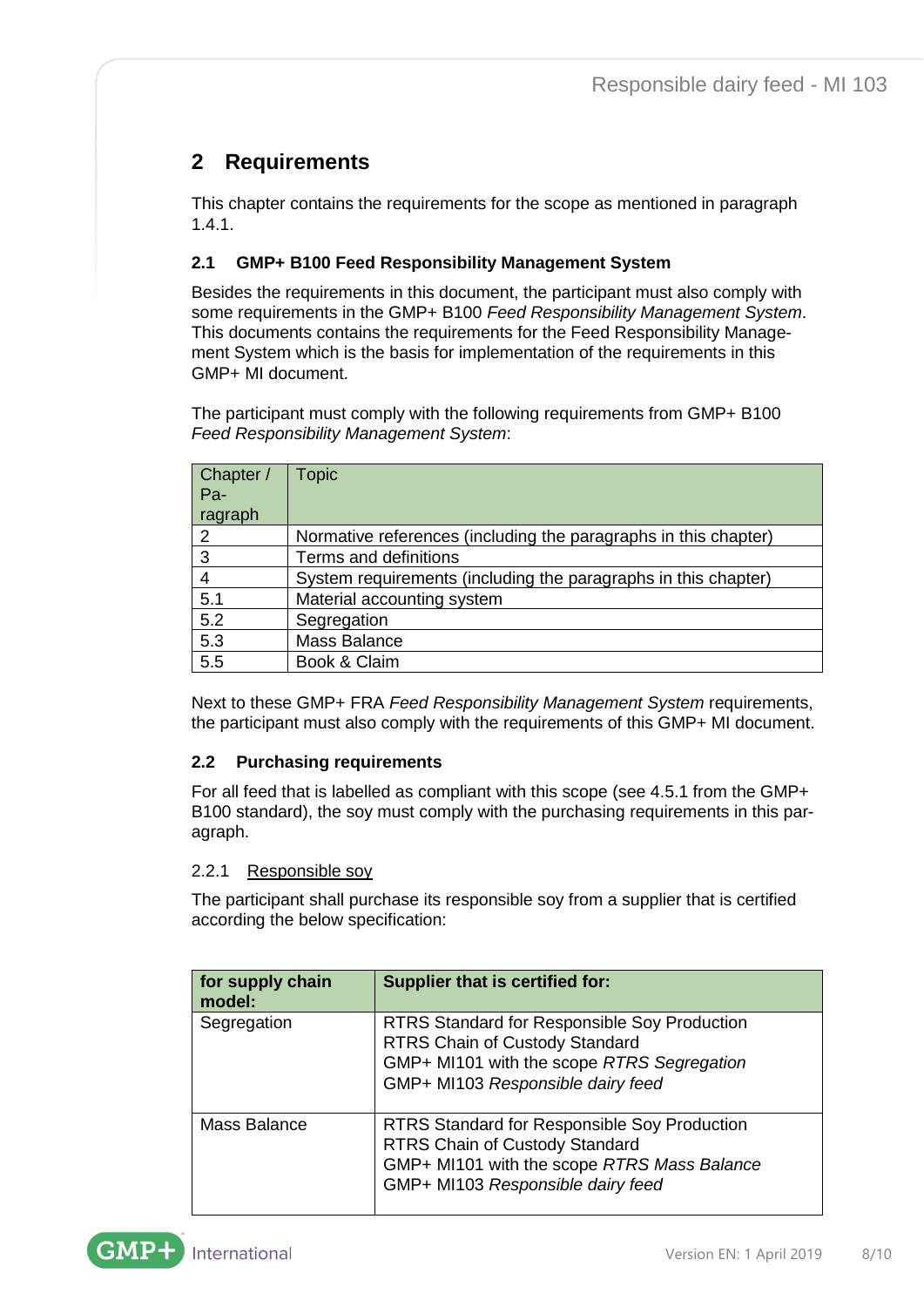| for supply chain<br>model:  | Supplier that is certified for:   |
|-----------------------------|-----------------------------------|
| Area Mass<br><b>Balance</b> |                                   |
| Book & Claim                | GMP+ MI103 Responsible dairy feed |

The supply chain model must be covered within the scope of certification of the supplier.

In addition to the accepted certification schemes as mentioned in the table above, it is also accepted to purchase responsible soy from companies that are certified for a certification scheme approved by RTRS as equivalent. This can be applicable for both soy production and Chain of Custody certification. All RTRS approved certification schemes are published on the website of RTRS: www.responsiblesoy.org.

The 'Duurzame zuivelketen' chooses a model that helps transform the soy-chain via the creation of a 'critical mass' of certified book&claim RTRS soy. As soon as this critical mass is reached, the transition will be made to 100% mass balance soy. The 'Duurzame zuivelketen' will monitor yearly to see if the critical mass is reached.

*Nb: if the results of the monitoring indicate that the critical mass is reached, the model will be adapted accordingly.*

#### <span id="page-8-0"></span>2.2.2 Credits

Credits (for the supply chain model book & claim) can be purchased from must be purchased on:

| <b>Credit trading platform</b> | <b>RTRS Trading Platform</b> |
|--------------------------------|------------------------------|
|--------------------------------|------------------------------|

#### <span id="page-8-1"></span>2.2.3 Responsible compound feed

Responsible compound feed can be purchased from compound feed producers that are certified according to the following requirements:

Accepted certification scheme GMP+ MI103 *Responsible dairy feed*